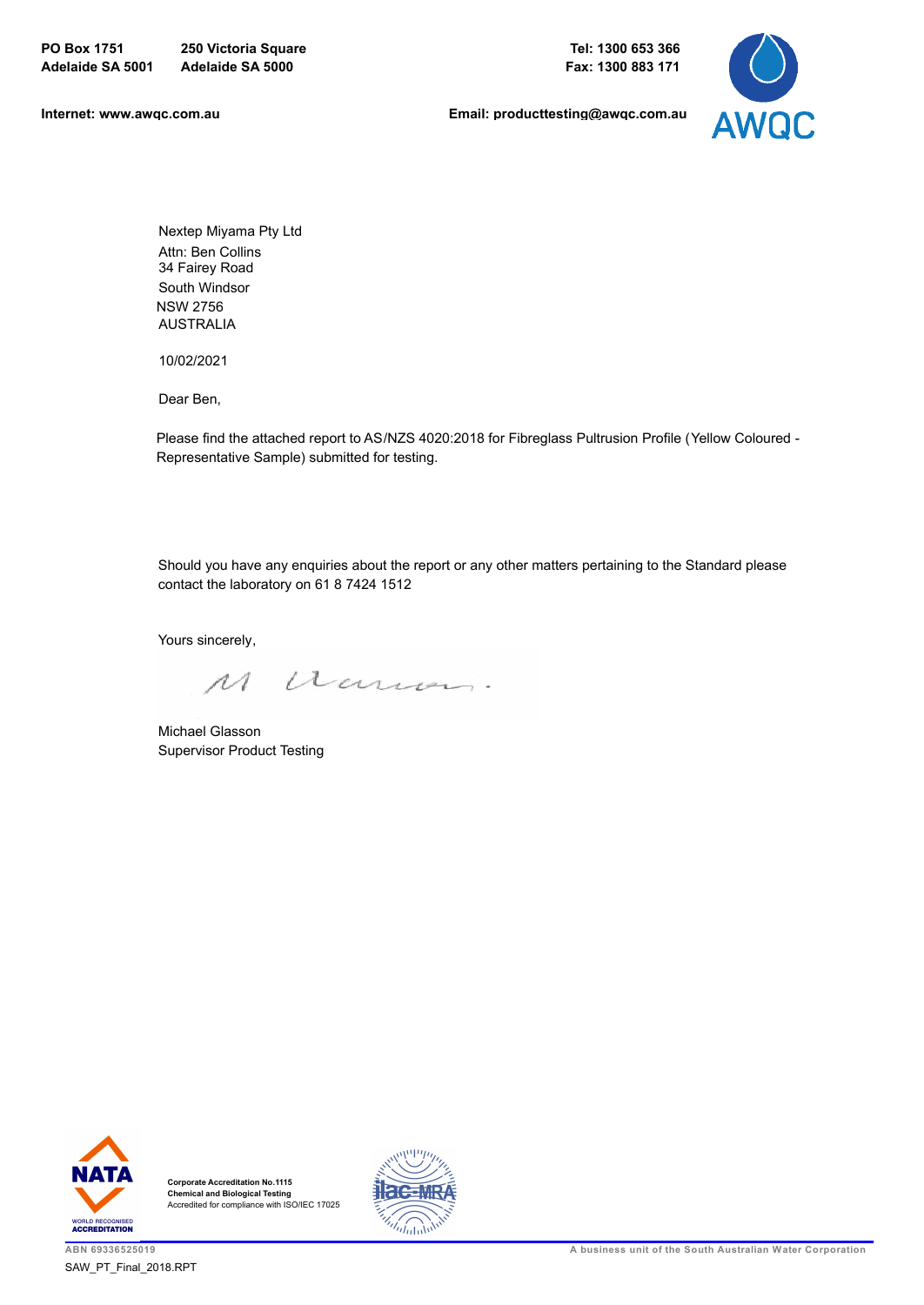**Internet: www.awqc.com.au**

**Email: producttesting@awqc.com.au**



### **FINAL REPORT**

 **[Report ID :](https://www.awqc.com.au)** 302427

## **Report Information**

| <b>Submitting Organisation:</b> | 00109389 : Nextep Miyama Pty Ltd                                                                                                                                                                                                                             |
|---------------------------------|--------------------------------------------------------------------------------------------------------------------------------------------------------------------------------------------------------------------------------------------------------------|
| Account:                        | 130369 : Nextep Miyama Pty Ltd - AS/NZS 4020 Testing                                                                                                                                                                                                         |
| <b>AWQC Reference:</b>          | 130369-2020-CSR-1: Prod Test: FRP                                                                                                                                                                                                                            |
| <b>Project Reference:</b>       | PT-4450                                                                                                                                                                                                                                                      |
| <b>Product Designation:</b>     | Fibreglass Pultrusion Profile (Yellow Coloured - Representative Sample)                                                                                                                                                                                      |
| <b>Composition of Product:</b>  | Vinyl Ester Resin - Glass Fibre Strands.                                                                                                                                                                                                                     |
| <b>Product Manufacturer:</b>    | Jiangsu Aulland New Material Co., Ltd, Nantong, CHINA.                                                                                                                                                                                                       |
| Use of Product:                 | In-Line/Assembly of Ladders, Handrails, Grating and Platforms.                                                                                                                                                                                               |
| <b>Sample Selection:</b>        | As provided by the submitting organisation.                                                                                                                                                                                                                  |
| <b>Testing Requested:</b>       | AS/NZS 4020 TESTING OF PRODUCTS FOR USE IN CONTACT WITH DRINKING<br><b>WATER</b>                                                                                                                                                                             |
| <b>Product Type:</b>            | Composite                                                                                                                                                                                                                                                    |
| Samples:                        | Samples were prepared and controlled as described in Appendix A of AS/NZS 4020:2018                                                                                                                                                                          |
| <b>Extracts:</b>                | Extracts were prepared as described in Appendix/Clause C, D, E, F, H, 6.8.                                                                                                                                                                                   |
| <b>Project Completion Date:</b> | 10-Feb-2021                                                                                                                                                                                                                                                  |
| <b>Project Comment:</b>         | The results presented herein demonstrate compliance of Fibreglass Pultrusion Profile (Yell<br>ow Coloured - Representative Sample) to AS/NZS 4020 when exposed at area to volume<br>ratios up to 10,800mm <sup>2</sup> /L at 20 $\degree$ C ± 2 $\degree$ C. |
|                                 |                                                                                                                                                                                                                                                              |

PLEASE NOTE THAT THIS REPORT SHALL NOT BE REPRODUCED EXCEPT IN FULL

THE RESULTS STATED IN THIS REPORT RELATE TO THE SAMPLE OF THE PRODUCT SUBMITTED FOR TESTING. ANY CHANGES IN THE MATERIAL FORMULATION, PROCESS OF MANUFACTURE, THE METHOD OF APPLICATION, OR THE SURFACE AREA-TO-VOLUME RATIO IN THE END USE, COULD AFFECT THE SUITABILITY OF THE PRODUCT FOR USE IN CONTACT WITH DRINKING WATER

 $\overline{\mathcal{M}}$ Warren

APPROVED SIGNATORY Michael Glasson



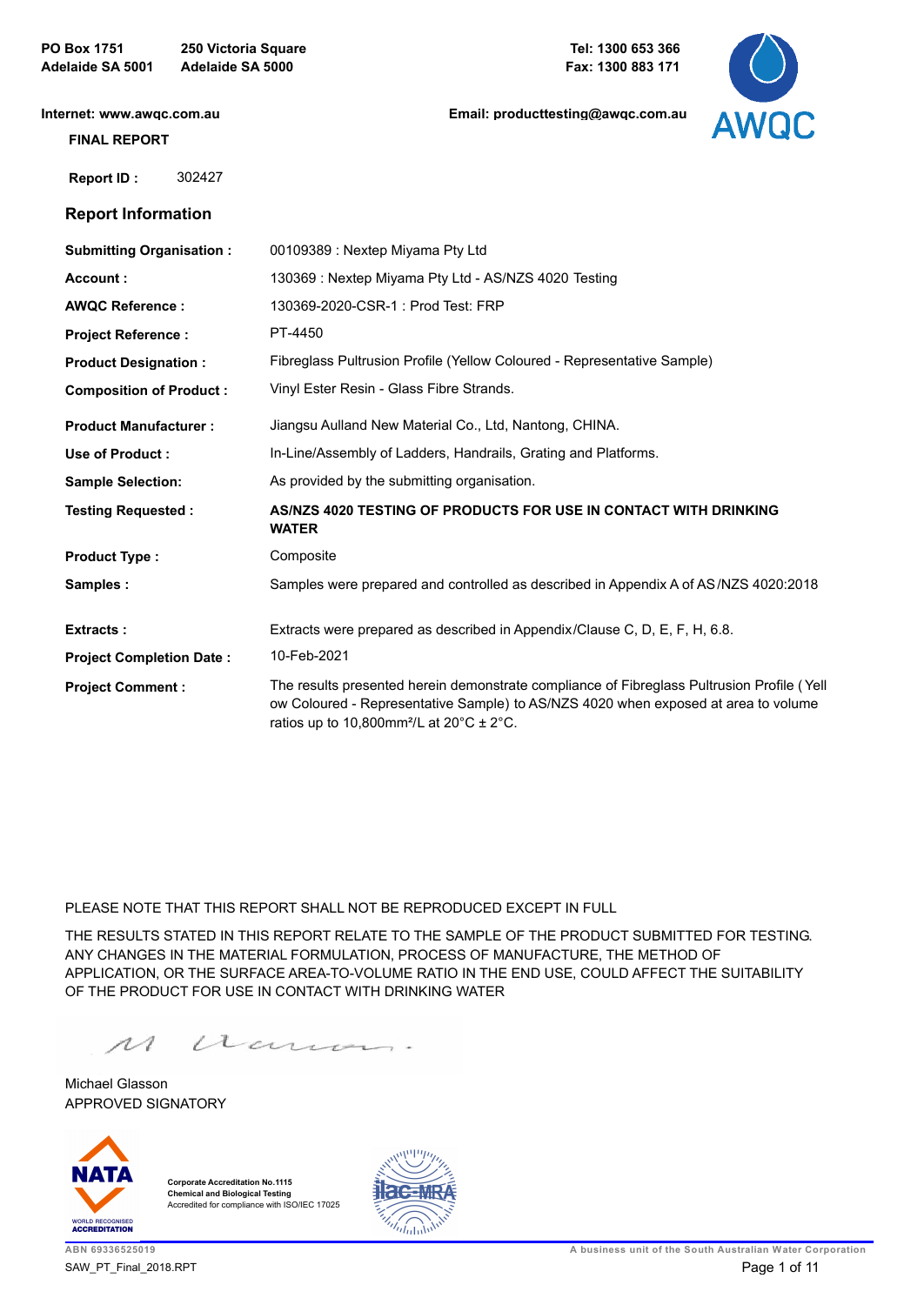

 **FINAL REPORT**

 **[Report ID :](https://www.awqc.com.au)** 302427

# **Summary of Results**

| <b>APPENDIX/CLAUSE</b>                    | <b>RESULTS</b>                                                                                   |
|-------------------------------------------|--------------------------------------------------------------------------------------------------|
| - Taste                                   | Passed at an exposure of 10,800 mm <sup>2</sup> per Litre.                                       |
| - Appearance                              | Passed at an exposure of 15,000 mm <sup>2</sup> per Litre.                                       |
| E.<br>- Growth of Aquatic Micro-organisms | Passed at an exposure of 15,000 mm <sup>2</sup> per Litre.                                       |
| - Cytotoxic Activity                      | Passed at an exposure of 15,000 mm <sup>2</sup> per Litre.                                       |
| H.<br>- Metals                            | Passed at an exposure of 10,800 mm <sup>2</sup> per Litre with a 0.72<br>scaling factor applied. |
| 6.8 - Organic Compounds                   | Passed at an exposure of 15,000 mm <sup>2</sup> per Litre.                                       |

## **Test Methods**

| Test(s) in Appendix | <b>AWQC Test Method</b> | Reference Method        |
|---------------------|-------------------------|-------------------------|
| С                   | T0320-01                | AS/NZS 4020:2018        |
| D                   | TO029-01 & TO018-01     | APHA 2120c & APHA 2130b |
|                     | TO014-03                | APHA 4500 O G           |
|                     | TM-001                  | AS/NZS 4020:2018        |
| H                   | <b>TIC-006</b>          | EPA 200.8               |

## **Organic Test Methods**

| Test(s) in Clause | <b>Test Method</b>           | Reference Method         |
|-------------------|------------------------------|--------------------------|
| Clause 6.8        | TMZ-M36<br><b>USEPA524.2</b> |                          |
|                   | EP239                        | USEPA521                 |
|                   | EP132-LL                     | <b>USEPA SW846-8270D</b> |
|                   | EP075C                       | <b>USEPA SW846-8270D</b> |
|                   | EP075ASIM                    | <b>USEPA SW846-8270D</b> |

**Summary Comment :** Not applicable.



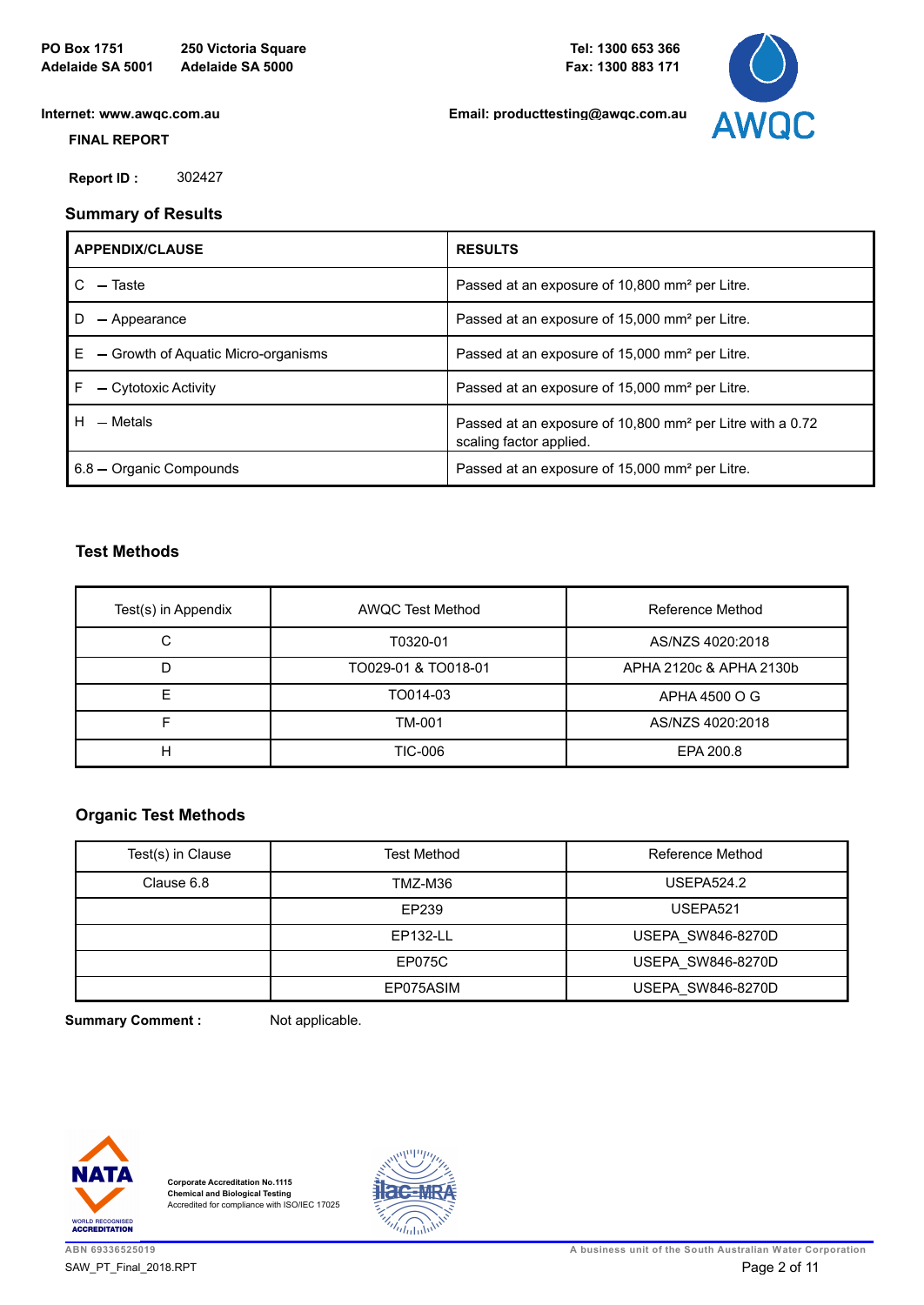| Internet: www.awgc.com.au<br><b>FINAL REPORT</b> | Email: producttesting@awgc.com.au                                                                                                                                                                                                                 | <b>AWQC</b> |
|--------------------------------------------------|---------------------------------------------------------------------------------------------------------------------------------------------------------------------------------------------------------------------------------------------------|-------------|
| 302427<br>Report ID:                             |                                                                                                                                                                                                                                                   |             |
| <b>CLAUSE 6.2</b>                                | <b>Taste</b>                                                                                                                                                                                                                                      |             |
| <b>Sample Description</b>                        | The sample consisted of a single panel with dimensions 50 mm x 145 mm and 2 mm<br>thickness providing a total surface area of approximately 10,800 mm <sup>2</sup> /L. Extracts were<br>prepared using 1340 mL volumes of 50 mg/L hardness water. |             |
| <b>Extraction Temperature</b>                    | $20^{\circ}$ C ± $2^{\circ}$ C.                                                                                                                                                                                                                   |             |
| <b>Test Method</b>                               | Taste (Appendix C)                                                                                                                                                                                                                                |             |
| <b>Test Information</b>                          |                                                                                                                                                                                                                                                   |             |
| <b>Scaling Factor</b>                            | Not applicable.                                                                                                                                                                                                                                   |             |
| <b>Results</b>                                   | Not detected (sample and controls).                                                                                                                                                                                                               |             |
| <b>Evaluation</b>                                | The product passed the requirements of clause 6.2 when tested at an exposure of 10,800<br>mm <sup>2</sup> per Litre.                                                                                                                              |             |
| <b>Number of Samples</b>                         | 2.                                                                                                                                                                                                                                                |             |
| <b>Test Comment</b>                              | Not applicable.                                                                                                                                                                                                                                   |             |

 $\overline{\mathcal{M}}$ Warren

APPROVED SIGNATORY Michael Glasson



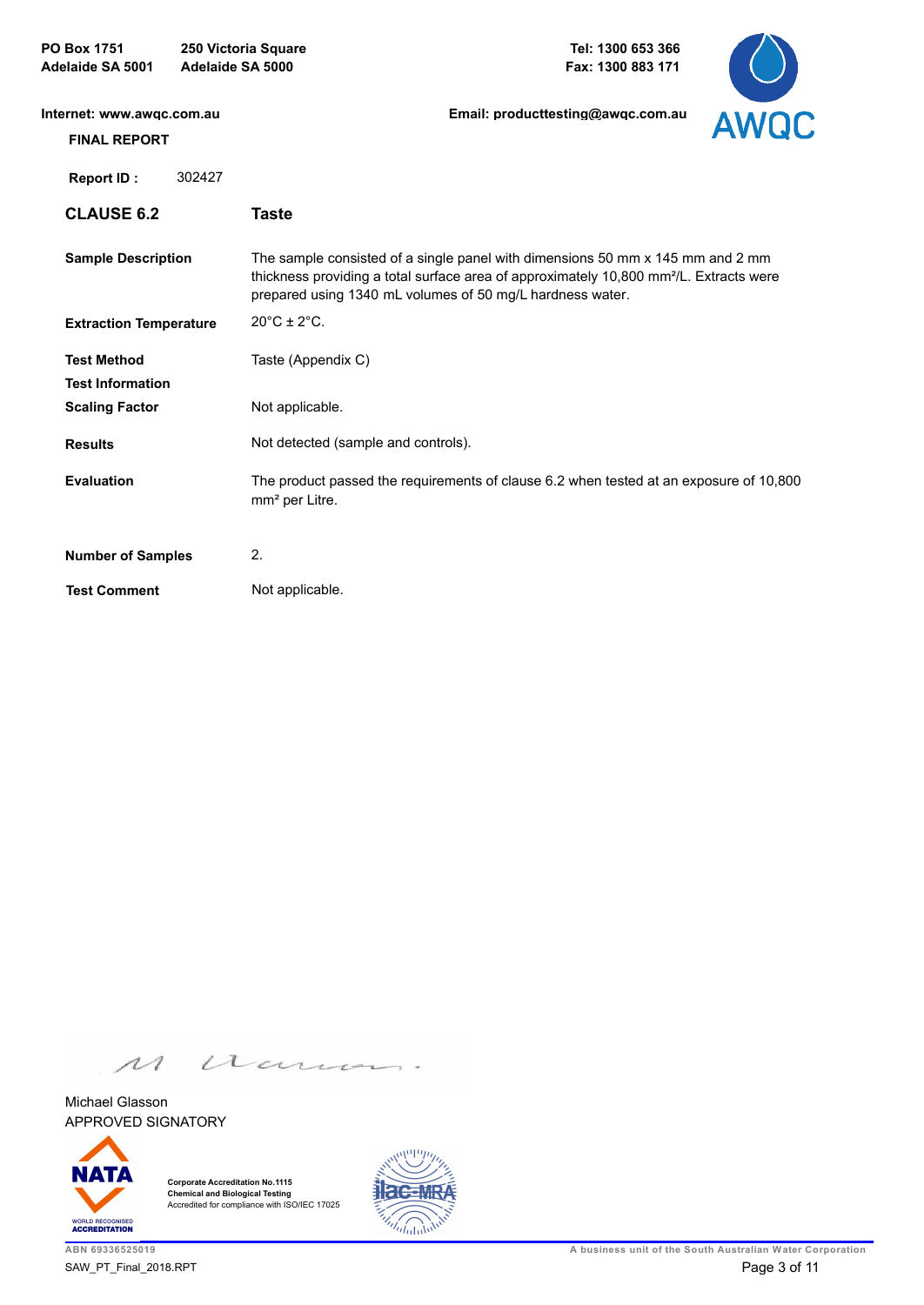| Internet: www.awgc.com.au     |                                  | Email: producttesting@awqc.com.au                        |                                                                                                                                                                                      |             |
|-------------------------------|----------------------------------|----------------------------------------------------------|--------------------------------------------------------------------------------------------------------------------------------------------------------------------------------------|-------------|
| <b>FINAL REPORT</b>           |                                  |                                                          |                                                                                                                                                                                      | <b>AWQC</b> |
| 302427<br><b>Report ID:</b>   |                                  |                                                          |                                                                                                                                                                                      |             |
| <b>CLAUSE 6.3</b>             | <b>Appearance</b>                |                                                          |                                                                                                                                                                                      |             |
| <b>Sample Description</b>     |                                  | prepared using 970 mL volumes of 50 mg/L hardness water. | The sample consisted of a single panel with dimensions 50 mm x 145 mm and 2 mm<br>thickness providing a total surface area of approximately 15,000 mm <sup>2</sup> /L. Extracts were |             |
| <b>Extraction Temperature</b> | $20^{\circ}$ C ± 2 $^{\circ}$ C. |                                                          |                                                                                                                                                                                      |             |
| <b>Test Method</b>            | Appearance (Appendix D)          |                                                          |                                                                                                                                                                                      |             |
| <b>Scaling Factor</b>         | Not applicable.                  |                                                          |                                                                                                                                                                                      |             |
| <b>Results</b>                |                                  |                                                          |                                                                                                                                                                                      |             |
|                               |                                  | Test (- Blank)                                           | <b>Maximum Allowed</b>                                                                                                                                                               | Units       |
|                               | Colour                           | $<$ 1                                                    | 5                                                                                                                                                                                    | HU          |
|                               | Turbidity                        | < 0.1                                                    | 0.5                                                                                                                                                                                  | <b>NTU</b>  |
| <b>Evaluation</b>             | mm <sup>2</sup> per Litre.       |                                                          | The product passed the requirements of clause 6.3 when tested at an exposure of 15,000                                                                                               |             |
| <b>Number of Samples</b>      | 1.                               |                                                          |                                                                                                                                                                                      |             |
| <b>Test Comment</b>           | Not applicable.                  |                                                          |                                                                                                                                                                                      |             |

Work / <sub>11</sub>

APPROVED SIGNATORY Dzung Bui



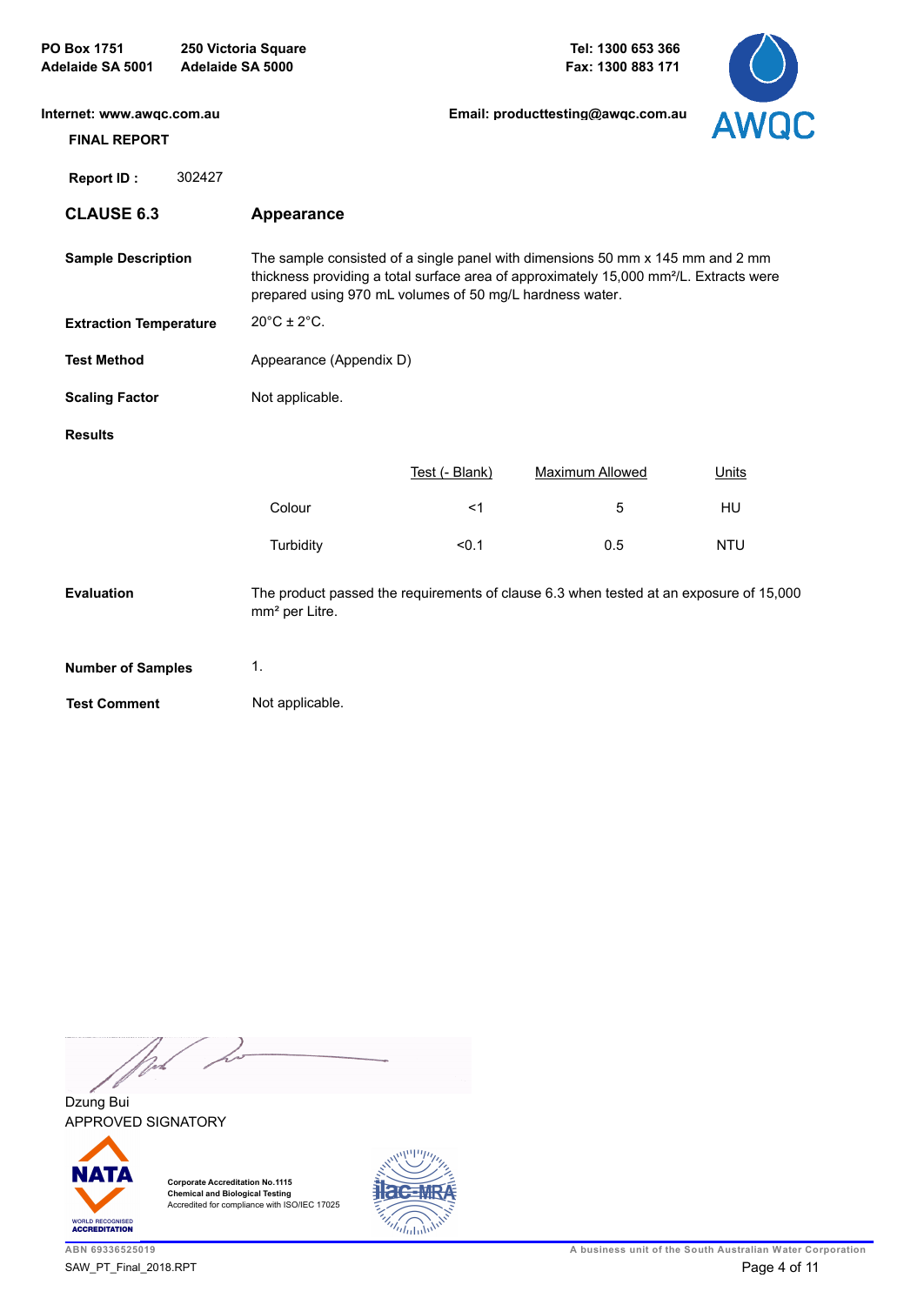| Internet: www.awgc.com.au<br><b>FINAL REPORT</b> |                                                                                                                                                                                                                                      | Email: producttesting@awgc.com.au | <b>AWQC</b>  |
|--------------------------------------------------|--------------------------------------------------------------------------------------------------------------------------------------------------------------------------------------------------------------------------------------|-----------------------------------|--------------|
| 302427<br>Report ID:                             |                                                                                                                                                                                                                                      |                                   |              |
| <b>CLAUSE 6.4</b>                                | <b>Growth of Aquatic Micro-organisms</b>                                                                                                                                                                                             |                                   |              |
| <b>Sample Description</b>                        | The sample consisted of a single panel with dimensions 50 mm x 145 mm and 2 mm<br>thickness providing a total surface area of approximately 15,000 mm <sup>2</sup> /L. Extracts were<br>prepared using 970 mL volumes of test water. |                                   |              |
| <b>Test Method</b>                               | Growth of Aquatic Micro-organisms (Appendix E)                                                                                                                                                                                       |                                   |              |
| <b>Inoculum</b>                                  | The volume of the inoculum was 100 mL                                                                                                                                                                                                |                                   |              |
| <b>Scaling Factor</b>                            | Not applicable.                                                                                                                                                                                                                      |                                   |              |
| <b>Results</b>                                   | Mean Dissolved Oxygen                                                                                                                                                                                                                | Control                           | 7.6 mg/L     |
|                                                  | Mean Dissolved Oxygen Difference                                                                                                                                                                                                     | Positive Reference                | 5.5 mg/L     |
|                                                  |                                                                                                                                                                                                                                      | Negative Reference                | $< 0.1$ mg/L |
|                                                  |                                                                                                                                                                                                                                      | <b>Test</b>                       | $0.10$ mg/L  |
| <b>Evaluation</b>                                | The product passed the requirements of clause 6.4 when tested at an exposure of 15,000<br>mm <sup>2</sup> per Litre.                                                                                                                 |                                   |              |
| <b>Number of Samples</b>                         | 1.                                                                                                                                                                                                                                   |                                   |              |
| <b>Test Comment</b>                              | Not applicable.                                                                                                                                                                                                                      |                                   |              |

APPROVED SIGNATORY Aji John



**Corporate Accreditation No.1115 Chemical and Biological Testing** Accredited for compliance with ISO/IEC 17025



 $\smile$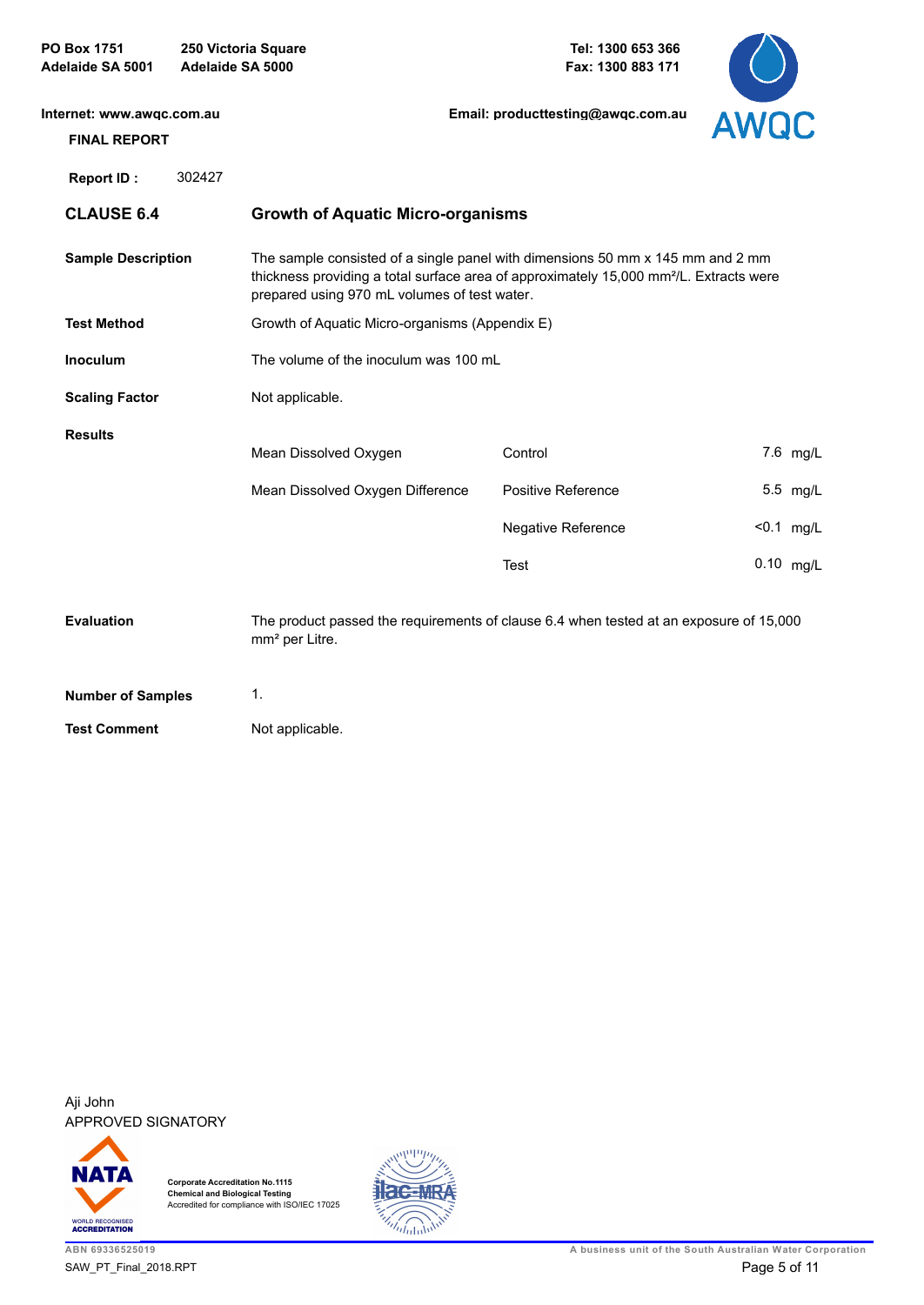| Internet: www.awgc.com.au<br><b>FINAL REPORT</b> | Email: producttesting@awgc.com.au<br><b>AWQC</b>                                                                                                                                                                                                               |
|--------------------------------------------------|----------------------------------------------------------------------------------------------------------------------------------------------------------------------------------------------------------------------------------------------------------------|
| 302427<br>Report ID:                             |                                                                                                                                                                                                                                                                |
| <b>CLAUSE 6.5</b>                                | <b>Cytotoxic Activity</b>                                                                                                                                                                                                                                      |
| <b>Sample Description</b>                        | The sample consisted of a single panel with dimensions 50 mm x 145 mm and 2 mm<br>thickness providing a total surface area of approximately 15,000 mm <sup>2</sup> /L. Extracts were<br>prepared using 970 mL volumes of 50 mg/L hardness water.               |
| <b>Extraction Temperature</b>                    | $20^{\circ}$ C ± $2^{\circ}$ C.                                                                                                                                                                                                                                |
| <b>Test Method</b>                               | Cytotoxic Activity (Appendix F)                                                                                                                                                                                                                                |
| <b>Scaling Factor</b>                            | Not applicable.                                                                                                                                                                                                                                                |
| <b>Results</b>                                   | Non-cytotoxic (sample and controls).                                                                                                                                                                                                                           |
| <b>Evaluation</b>                                | The product passed the requirements of clause 6.5 when tested at an exposure of 15,000<br>mm <sup>2</sup> per Litre.                                                                                                                                           |
| <b>Number of Samples</b>                         | $\mathbf{1}$ .                                                                                                                                                                                                                                                 |
| <b>Test Comment</b>                              | The test extracts and blank extracts were used to prepare nutrient growth medium and<br>subsequently used to grow a cell line (ATCC Number CCL 81) in the analysis. In addition<br>zinc sulphate (0.4 mmol) was used for the positive control in the analysis. |

llañ 鱼

APPROVED SIGNATORY Mira Maric



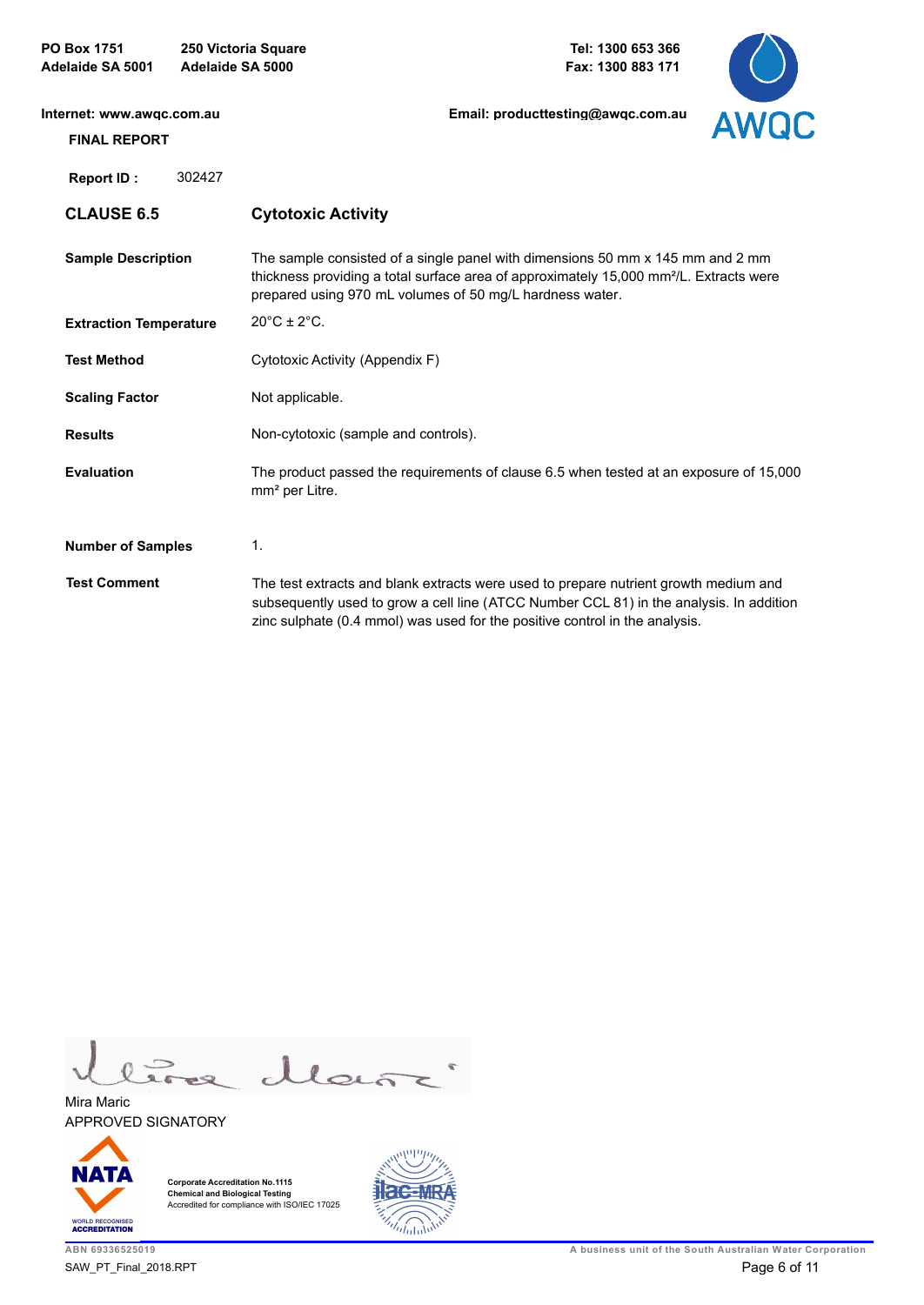#### **Internet: www.awqc.com.au**

**Email: producttesting@awqc.com.au**



| <b>FINAL REPORT</b>                                                                                                                                                                                                                                                                                                                                                                                                                                                                                                                                                                                                                                                                   |        |                                                                                                                                                                                                                                                                                    |                                                                                                                                                                             |                                                                                                                                                                        |                                                                                                                                                                        | <b>AVVUU</b>                                                                                                      |
|---------------------------------------------------------------------------------------------------------------------------------------------------------------------------------------------------------------------------------------------------------------------------------------------------------------------------------------------------------------------------------------------------------------------------------------------------------------------------------------------------------------------------------------------------------------------------------------------------------------------------------------------------------------------------------------|--------|------------------------------------------------------------------------------------------------------------------------------------------------------------------------------------------------------------------------------------------------------------------------------------|-----------------------------------------------------------------------------------------------------------------------------------------------------------------------------|------------------------------------------------------------------------------------------------------------------------------------------------------------------------|------------------------------------------------------------------------------------------------------------------------------------------------------------------------|-------------------------------------------------------------------------------------------------------------------|
| Report ID:                                                                                                                                                                                                                                                                                                                                                                                                                                                                                                                                                                                                                                                                            | 302427 |                                                                                                                                                                                                                                                                                    |                                                                                                                                                                             |                                                                                                                                                                        |                                                                                                                                                                        |                                                                                                                   |
| <b>CLAUSE 6.7</b>                                                                                                                                                                                                                                                                                                                                                                                                                                                                                                                                                                                                                                                                     |        | <b>Metals</b>                                                                                                                                                                                                                                                                      |                                                                                                                                                                             |                                                                                                                                                                        |                                                                                                                                                                        |                                                                                                                   |
| <b>Sample Description</b><br><b>Extraction Temperature</b>                                                                                                                                                                                                                                                                                                                                                                                                                                                                                                                                                                                                                            |        | The sample consisted of a single panel with dimensions 50 mm x 145 mm and 2 mm<br>thickness providing a total surface area of approximately 15,000 mm <sup>2</sup> /L. Extracts were<br>prepared using 970 mL volumes of 50 mg/L hardness water.<br>$20^{\circ}C \pm 2^{\circ}C$ . |                                                                                                                                                                             |                                                                                                                                                                        |                                                                                                                                                                        |                                                                                                                   |
| <b>Test Method</b>                                                                                                                                                                                                                                                                                                                                                                                                                                                                                                                                                                                                                                                                    |        | Metals (Appendix H)                                                                                                                                                                                                                                                                |                                                                                                                                                                             |                                                                                                                                                                        |                                                                                                                                                                        |                                                                                                                   |
| <b>Scaling Factor</b>                                                                                                                                                                                                                                                                                                                                                                                                                                                                                                                                                                                                                                                                 |        | A scaling factor of 0.72 was applied.                                                                                                                                                                                                                                              |                                                                                                                                                                             |                                                                                                                                                                        |                                                                                                                                                                        |                                                                                                                   |
| All methods used to determine concentrations of metals are based on those described in<br><b>Method of Analysis</b><br>the US EPA method 200.8 Determination of Trace elements in Waters and Wastes by<br>Inductively Coupled Plasma - Mass Spectrometry. The methods have been adapted for the<br>instrumentation in use at the Australian Water Quality Centre.<br>Concentration of the metals described in Table 2 of the AS/NZS 4020:2018 are determined<br>as follows:<br>Aluminium, Antimony, Arsenic, Barium, Boron, Cadmium, Chromium, Copper, Iron, Lead,<br>Manganese, Mercury, Molybdenum, Nickel, Selenium and Silver by Inductively Coupled<br>Plasma Mass Spectrometry. |        |                                                                                                                                                                                                                                                                                    |                                                                                                                                                                             |                                                                                                                                                                        |                                                                                                                                                                        |                                                                                                                   |
| <b>Results</b>                                                                                                                                                                                                                                                                                                                                                                                                                                                                                                                                                                                                                                                                        |        | Limit of Reporting<br>mg/L                                                                                                                                                                                                                                                         | <b>Blank</b><br>mg/L                                                                                                                                                        | Test 1<br>mg/L                                                                                                                                                         | Test 2<br>mg/L                                                                                                                                                         | Max Allowed<br>mg/L                                                                                               |
| <b>Final Extract</b>                                                                                                                                                                                                                                                                                                                                                                                                                                                                                                                                                                                                                                                                  |        |                                                                                                                                                                                                                                                                                    |                                                                                                                                                                             |                                                                                                                                                                        |                                                                                                                                                                        |                                                                                                                   |
| Aluminium<br>Antimony<br>Arsenic<br><b>Barium</b><br>Boron<br>Cadmium<br>Chromium<br>Copper<br>Iron<br>Lead<br>Manganese<br>Mercury<br>Molybdenum<br><b>Nickel</b><br>Selenium                                                                                                                                                                                                                                                                                                                                                                                                                                                                                                        |        | 0.001<br>0.0005<br>0.0003<br>0.0005<br>0.020<br>0.0001<br>0.0001<br>0.0001<br>0.0005<br>0.0001<br>0.0001<br>0.00003<br>0.0001<br>0.0001<br>0.0001                                                                                                                                  | 0.012<br>< 0.0005<br>< 0.0003<br>< 0.0005<br>0.022<br>< 0.0001<br>< 0.0001<br>< 0.0001<br>< 0.0005<br>< 0.0001<br>< 0.0001<br>< 0.00003<br>< 0.0001<br>< 0.0001<br>< 0.0001 | 0.009<br>< 0.0005<br>< 0.0003<br>< 0.0005<br>< 0.02<br>< 0.0001<br>0.0019<br>0.0001<br>< 0.0005<br>0.0100<br>< 0.0001<br>< 0.00003<br>< 0.0001<br>< 0.0001<br>< 0.0001 | 0.009<br>< 0.0005<br>< 0.0003<br>< 0.0005<br>< 0.02<br>< 0.0001<br>0.0019<br>0.0001<br>< 0.0005<br>0.0099<br>< 0.0001<br>< 0.00003<br>< 0.0001<br>< 0.0001<br>< 0.0001 | 0.2<br>0.003<br>0.01<br>0.7<br>1.4<br>0.002<br>0.05<br>2.0<br>0.3<br>0.01<br>0.1<br>0.001<br>0.05<br>0.02<br>0.01 |
| Silver                                                                                                                                                                                                                                                                                                                                                                                                                                                                                                                                                                                                                                                                                |        | 0.00003                                                                                                                                                                                                                                                                            | < 0.00003                                                                                                                                                                   | <0.00003                                                                                                                                                               | < 0.00003                                                                                                                                                              | 0.1                                                                                                               |

**Evaluation**

The product passed the requirements of clause 6.7 when tested at an exposure of 10,800 mm² per Litre with a 0.72 scaling factor applied.

### **Number of Samples**

**Test Comment**

The final (7th) extract exceeded the maximum allowable concentration for lead (Pb) when tested at 15,000mm²/L. A scaling factor of 0.72 was applied to meet the requirements of Clause 6.7 at 10,800mm²/L.

Paul Ford rdrew

1.

APPROVED SIGNATORY Andrew Ford



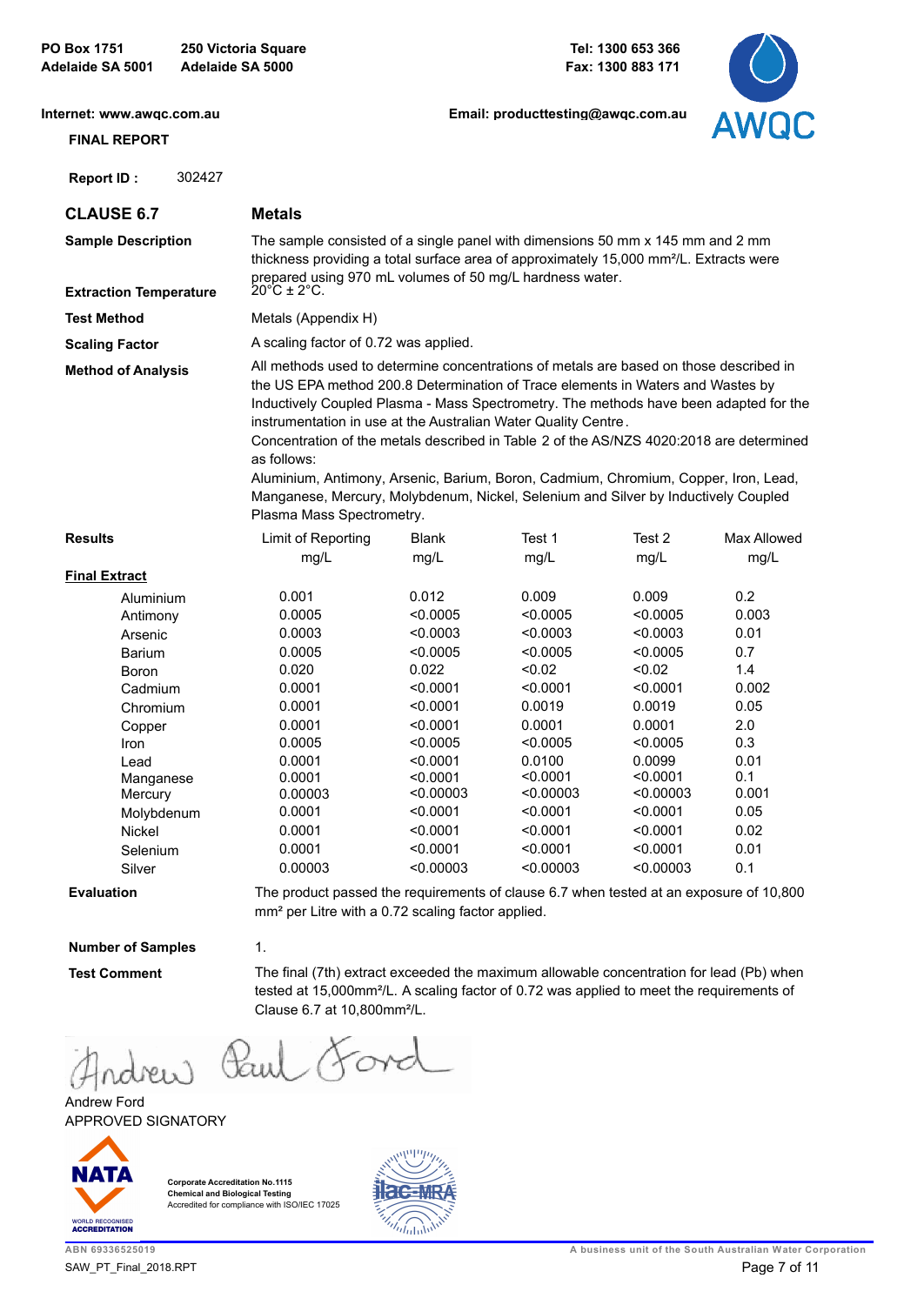| Internet: www.awgc.com.au        |                                    |                                       | Email: producttesting@awgc.com.au                                                                                                                                                                       | <b>AWQC</b>        |
|----------------------------------|------------------------------------|---------------------------------------|---------------------------------------------------------------------------------------------------------------------------------------------------------------------------------------------------------|--------------------|
| <b>FINAL REPORT</b>              |                                    |                                       |                                                                                                                                                                                                         |                    |
| 302427<br>Report ID:             |                                    |                                       |                                                                                                                                                                                                         |                    |
| <b>CLAUSE 6.8</b>                | <b>Organic Compounds</b>           |                                       |                                                                                                                                                                                                         |                    |
| <b>Sample Description</b>        |                                    | mL volumes of 50 mg/L hardness water. | The sample consisted of a single panel with dimensions 50 mm x 145 mm and 2 mm thickness<br>providing a total surface area of approximately 15,000 mm <sup>2</sup> /L. Extracts were prepared using 970 |                    |
| <b>Extraction Temperature</b>    | $20^{\circ}$ C ± 2 $^{\circ}$ C.   |                                       |                                                                                                                                                                                                         |                    |
| <b>Test Method</b>               | compounds have no guideline value. |                                       | Organic Compounds (Clause 6.8). Max Allowed values are taken from the Australian Drinking<br>Water Guidelines and Drinking-water Standards for New Zealand. Please note, some reported                  |                    |
| <b>Scaling Factor</b>            | Not applicable.                    |                                       |                                                                                                                                                                                                         |                    |
| <b>Results</b>                   |                                    |                                       |                                                                                                                                                                                                         |                    |
| <b>Organic Compound</b>          |                                    |                                       |                                                                                                                                                                                                         |                    |
| <b>Nitrosamines</b>              |                                    | <b>Blank</b>                          | Test                                                                                                                                                                                                    | Max Allowed        |
|                                  |                                    | µg/L                                  | $\mu$ g/L                                                                                                                                                                                               |                    |
| !External Lab Report No.         |                                    | ES2043116                             | ES2043116                                                                                                                                                                                               |                    |
| 1-Nitrosopiperidine (NPip)       |                                    | < 0.003                               | < 0.003                                                                                                                                                                                                 |                    |
| 1-Nitrosopyrrolidine (NPyr)      |                                    | < 0.01                                | < 0.01                                                                                                                                                                                                  |                    |
| Nitrosomorpholine (NMor)         |                                    | < 0.003                               | < 0.003                                                                                                                                                                                                 |                    |
| N-Nitrosodiethylamine (NDEA)     |                                    | < 0.01                                | < 0.01                                                                                                                                                                                                  |                    |
| N-Nitrosodimethylamine (NDMA)    |                                    | 0.005                                 | < 0.003                                                                                                                                                                                                 | $0.1 \mu g/L$      |
| N-Nitrosodi-n-propylamine (NDPA) |                                    | < 0.003                               | < 0.003                                                                                                                                                                                                 |                    |
| N-Nitrosomethylethylamine (NMEA) |                                    | < 0.003                               | < 0.003                                                                                                                                                                                                 |                    |
| <b>Organic Compound</b>          |                                    |                                       |                                                                                                                                                                                                         |                    |
| <b>Phenols</b>                   |                                    | <b>Blank</b>                          | Test                                                                                                                                                                                                    | <b>Max Allowed</b> |
|                                  |                                    | $\mu$ g/L                             | $\mu$ g/L                                                                                                                                                                                               |                    |
| !External Lab Report No.         |                                    | ES2043116                             | ES2043116                                                                                                                                                                                               |                    |
| 245-trichlorophenol              |                                    | 1.0                                   | 1.0                                                                                                                                                                                                     |                    |
| 246-trichlorophenol              |                                    | 1.0                                   | 1.0                                                                                                                                                                                                     | 20 µg/L            |
| 24-dichlorophenol                |                                    | 1.0                                   | 1.0                                                                                                                                                                                                     | 200 µg/L           |
| 24-dimethylphenol                |                                    | 1.0                                   | 1.0                                                                                                                                                                                                     |                    |
| 2 6-dichlorophenol               |                                    | 1.0                                   | 1.0                                                                                                                                                                                                     |                    |
| 2-chlorophenol                   |                                    | 1.0                                   | 1.0                                                                                                                                                                                                     | 300 µg/L           |
| 2-nitrophenol                    |                                    | 1.0                                   | 1.0                                                                                                                                                                                                     |                    |
| 4-chloro-3-methylphenol          |                                    | 1.0                                   | 1.0                                                                                                                                                                                                     |                    |
| m+p cresol                       |                                    | 2.0                                   | 2.0                                                                                                                                                                                                     |                    |
| o-cresol                         |                                    | 1.0                                   | 1.0                                                                                                                                                                                                     |                    |
| pentachlorophenol                |                                    | 2.0                                   | 2.0                                                                                                                                                                                                     | $9 \mu g/L$        |
| phenol                           |                                    | 1.0                                   | 1.0                                                                                                                                                                                                     |                    |
|                                  |                                    |                                       |                                                                                                                                                                                                         |                    |





 $\overline{\phantom{a}}$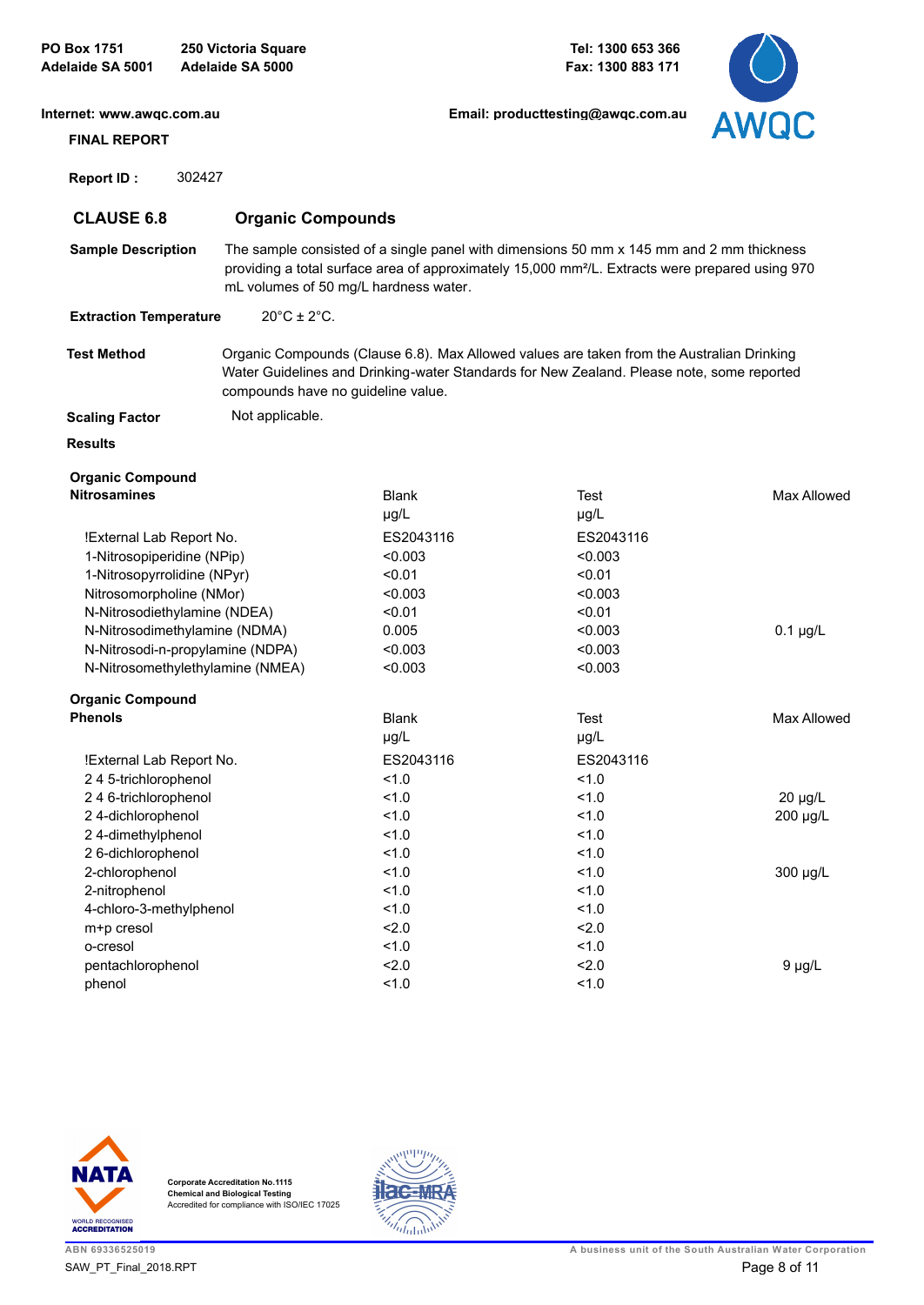**Email: producttesting@awqc.com.au**



## **FINAL REPORT**

 **[Report ID :](https://www.awqc.com.au)** 302427

**Organic Compound**

| <b>Phthalate Esters</b>                 | <b>Blank</b> | <b>Test</b> | Max Allowed  |
|-----------------------------------------|--------------|-------------|--------------|
|                                         | µg/L         | µg/L        |              |
| !External Lab Report No.                | ES2043116    | ES2043116   |              |
| Bis(2-ethylhexyl) phthalate             | < 10         | ~10         | $10 \mu g/L$ |
| Butyl benzyl phthalate                  | $2$          | $2$         |              |
| Di(2-ethylhexyl) adipate                | $2$          | $2$         |              |
| Diethyl phthalate                       | $2$          | $2$         |              |
| Dimethyl phthalate                      | $2$          | $2$         |              |
| Di-n-butyl phthalate                    | $2$          | $2$         |              |
| Di-n-octyl phthalate                    | $2$          | $2$         |              |
| <b>Organic Compound</b>                 |              |             |              |
| <b>Polycyclic Aromatic Hydrocarbons</b> | <b>Blank</b> | <b>Test</b> | Max Allowed  |
|                                         | µg/L         | µg/L        |              |
| !External Lab Report No.                | ES2043116    | ES2043116   |              |
| Acenaphthene                            | < 0.02       | < 0.02      |              |
| Acenaphthylene                          | < 0.02       | < 0.02      |              |
| Anthracene                              | < 0.02       | < 0.02      |              |
| Benzo(a)anthracene                      | < 0.02       | < 0.02      |              |
| Benzo(a)pyrene                          | < 0.005      | < 0.005     | $0.01$ µg/L  |
| Benzo(a)pyrene TEQ                      | < 0.005      | < 0.005     |              |
| Benzo(b+j)fluoranthene                  | < 0.02       | < 0.02      |              |
| Benzo(ghi)perylene                      | < 0.02       | < 0.02      |              |
| Benzo(k)fluoranthene                    | < 0.02       | < 0.02      |              |
| Chrysene                                | < 0.02       | < 0.02      |              |
| Dibenzo(a-h)anthracene                  | < 0.02       | < 0.02      |              |
| Fluoranthene                            | < 0.02       | < 0.02      |              |
| Fluorene                                | < 0.02       | < 0.02      |              |
| Indeno(123-cd)pyrene                    | < 0.02       | < 0.02      |              |
| Naphthalene                             | < 0.02       | < 0.02      |              |
| PAH - Total                             | < 0.005      | < 0.005     |              |
| Phenanthrene                            | < 0.02       | < 0.02      |              |
| Pyrene                                  | < 0.02       | < 0.02      |              |



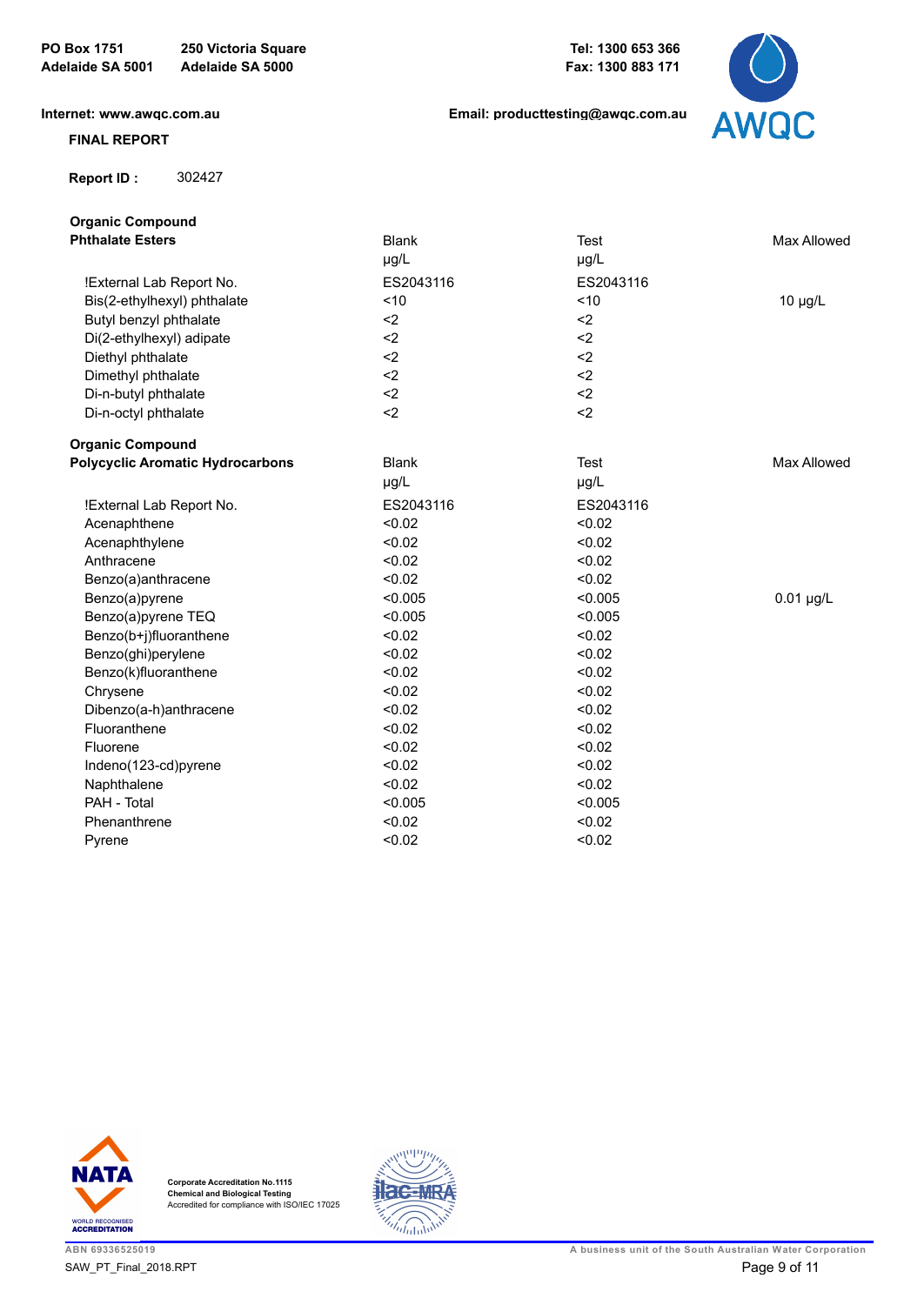

### **FINAL REPORT**

 **[Report ID :](https://www.awqc.com.au)** 302427

**Organic Compound**

| organic oonipodha<br><b>Volatile Organic Compounds GCMS</b> | <b>Blank</b> | <b>Test</b> | <b>Max Allowed</b> |
|-------------------------------------------------------------|--------------|-------------|--------------------|
|                                                             | µg/L         | µg/L        |                    |
| 1 1 1 2-Tetrachloroethane                                   | < 1          | < 1         |                    |
| 1 1 1-Trichloroethane                                       | < 1          | < 1         |                    |
| 1122-Tetrachloroethane                                      | < 1          | < 1         |                    |
| 1 1 2-Trichloroethane                                       | < 1          | < 1         |                    |
| 1 1-Dichloropropene                                         | < 1          | < 1         |                    |
| 1 2 3-Trichlorobenzene                                      | < 1          | < 1         |                    |
| 1 2 3-Trichloropropane                                      | < 1          | < 1         |                    |
| 1 2 4-Trichlorobenzene                                      | < 1          | < 1         |                    |
| 1 2 4-Trimethylbenzene                                      | < 1          | < 1         |                    |
| 1 2-Dibromo-3-chloropropane                                 | <1           | $<$ 1       | $1 \mu g/L$        |
| 1 2-Dibromoethane                                           | < 1          | $<$ 1       | $1 \mu g/L$        |
| 1 2-Dichlorobenzene                                         | < 1          | $<$ 1       | 1500 µg/L          |
| 1 2-Dichloroethane                                          | < 1          | < 1         | $3 \mu g/L$        |
| 1 2-Dichloropropane                                         | < 1          | < 1         |                    |
| 1 3 5-Trimethylbenzene                                      | < 1          | < 1         |                    |
| 1 3-Dichlorobenzene                                         | < 1          | < 1         |                    |
| 1 3-Dichloropropane                                         | < 1          | $<$ 1       |                    |
| 1 4-Dichlorobenzene                                         | < 1          | < 1         | 40 µg/L            |
| 1,1-Dichloroethane                                          | < 1          | < 1         |                    |
| 1,1-Dichloroethene                                          | < 1          | < 1         | 30 µg/L            |
| 2,2-Dichloropropane                                         | < 1          | < 1         |                    |
| 2-Chlorotoluene                                             | < 1          | < 1         |                    |
| 4-Chlorotoluene                                             | < 1          | < 1         |                    |
| 4-Isopropyltoluene                                          | < 1          | $<$ 1       |                    |
| Benzene                                                     | <1           | < 1         | $1 \mu g/L$        |
| Bromobenzene                                                | < 1          | < 1         |                    |
| Bromochloromethane                                          | < 1          | $<$ 1       |                    |
| Bromodichloromethane                                        | < 1          | $<$ 1       | 60 µg/L            |
| <b>Bromoform</b>                                            | < 1          | $<$ 1       | 100 µg/L           |
| Bromomethane                                                | <4           | $<$ 4       |                    |
| Carbon tetrachloride                                        | < 1          | $<$ 1       | $3 \mu g/L$        |
| Chlorobenzene                                               | < 1          | $<$ 1       | 300 µg/L           |
| Chloroethane                                                | <4           | $<$ 4       |                    |
| Chloroform                                                  | $<$ 1        | < 1         | 400 µg/L           |
| Chloromethane                                               | <4           | $<$ 4       |                    |
| cis-1 3-Dichloropropene                                     | $<$ 1        | $<$ 1       |                    |
| cis-1,2-Dichloroethene                                      | $\leq$ 1     | < 1         |                    |
| Dibromochloromethane                                        | < 1          | < 1         | 150 µg/L           |
| Dibromomethane                                              | < 1          | < 1         |                    |
| Dichlorodifluoromethane                                     | < 1          | < 1         |                    |
| Dichloromethane                                             | <4           | <4          | $4 \mu g/L$        |
| Ethylbenzene                                                | < 1          | < 1         | 300 µg/L           |
| Hexachlorobutadiene                                         | &0.7         | < 0.7       | $0.7 \mu g/L$      |
| Isopropylbenzene                                            | < 1          | < 1         |                    |
| m+p-Xylenes - Total                                         | $2$          | $2$         |                    |